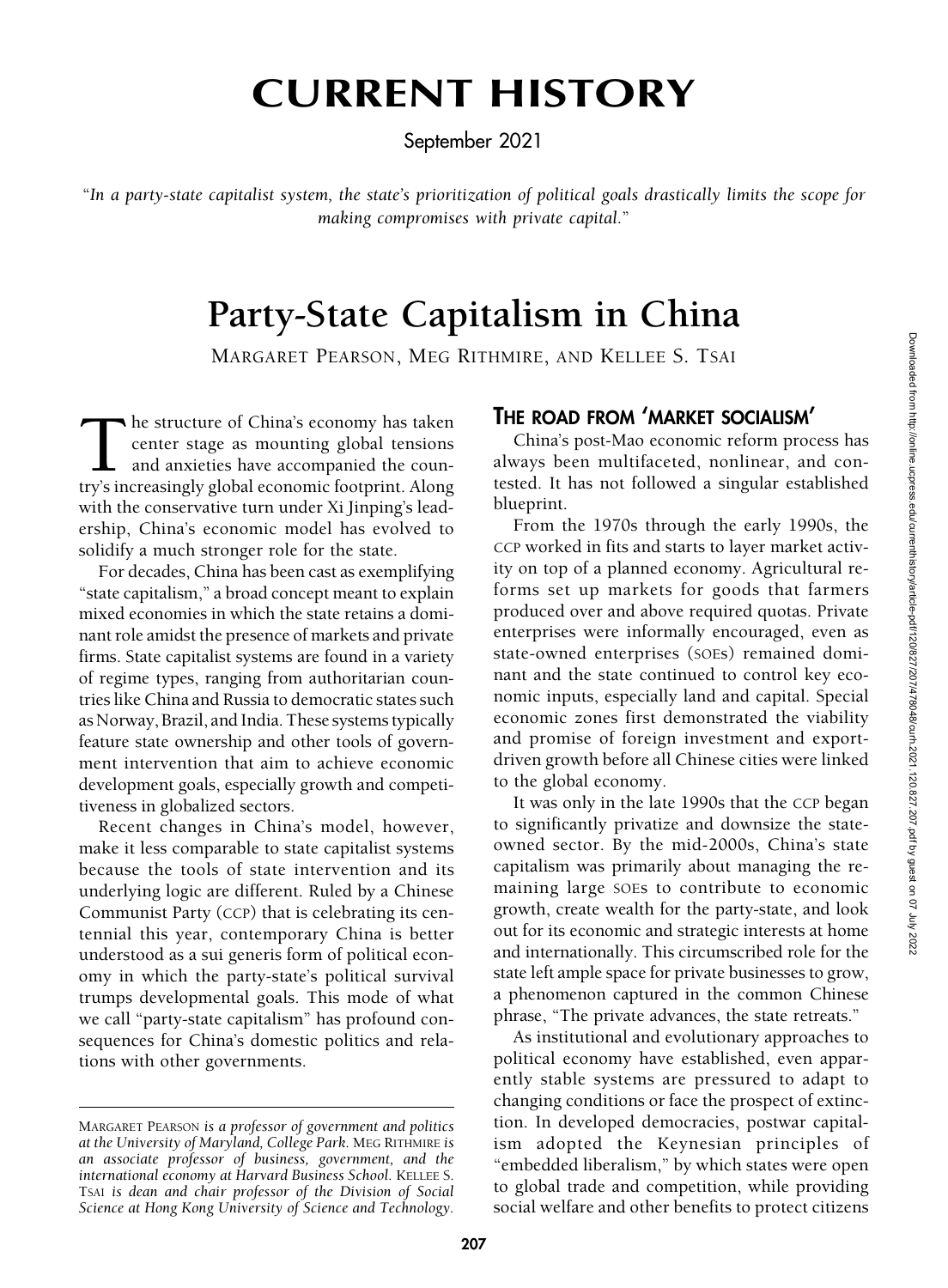from the vicissitudes of global markets. But as fiscal crises associated with the rise of the welfare state emerged, this model was displaced during the 1980s by neoliberal reforms whereby many developed democracies abandoned or eroded protective interventions in order to more fully embrace laissez-faire market forces.

Likewise, in East Asia, rapid industrialization in the authoritarian postwar developmental states of Taiwan and South Korea generated structural changes in government–business and state–labor relations that supported their respective transitions to democracy. The Asian financial crisis of the late 1990s also led these governments' leaders to question the sustainability of state-led industrialization.

By the late 2000s, China similarly faced a critical juncture in its reform process, out of which party-state capitalism emerged. The global financial crisis of 2008–9 amplified already widespread concerns in China about the country's economic dependence on exports. Beijing responded to the crisis with a massive credit-driven economic stimulus, much of which went into infrastructure and

land development. Within a few years, rising local government and corporate debt raised fears of oversupply in these sectors.

These economic trends, combined with growing social

instability and widespread corruption, called for policy responses. Intellectuals associated with the "New Left" sought correctives to what they perceived as the more pernicious effects of markets and private ownership, especially inequality and bourgeois decadence.

Such views on the need to undo the harms of capitalism underlay the "Chongqing Model" of local Party Secretary Bo Xilai. Bo, widely seen as a rival to Xi Jinping before the end of the Hu Jintao administration, attracted national popularity and international attention for a suite of policies he carried out in the southwestern provincial municipality of Chongqing. He sought to use his leadership of this sprawling megalopolis to introduce a new development model. As some of its architects wrote in their 2010 book The Chongqing Model, it would "fuse capitalism and socialism" to "control the selfish desires and impulses" associated with Deng Xiaoping's reform strategy of "market socialism with Chinese characteristics."

The Chongqing Model promoted state-owned firms as capital investors in private enterprises, massive infrastructure construction, social policies such as subsidized housing, and accelerated urban citizenship and public benefits for rural migrants working in cities. Bo also drew on Maoist-style political mobilization through anticorruption drives and campaigns to "sing red songs" that invoked revolutionary and Maoist nostalgia. But Bo's political star fell in a spectacular scandal: his wife was accused of plotting the murder of a British businessman, a story revealed when Bo's own police chief and anticorruption czar fled to the US consulate in a neighboring province to seek protection.

While Bo's answer to the problems of market socialism was an emboldened state, prominent economic reformers, especially Wang Yang, the party secretary of southeastern Guangdong province, offered the competing case that greater liberalization and a diminished role for the state would better address economic distortions and social problems. When Xi assumed the mantle of the fifth-generation leader of the People's Republic of China, it seemed plausible that he might introduce

> bolder market reforms to break through bureaucratic and business interests vested in preserving a system of partial reforms. A prominent 2013 party document promised a new round of eco-

nomic liberalization; although it emphasized that the public sector would remain important, markets for the first time were slated to have a "decisive" role.

Yet the changes heralded by this document did not occur. Under Xi's rule, the CCP has instead extended its authority and reach—organizationally, financially, and politically—into China's domestic and foreign economic relations. Although prior developmental goals remain intact, they have been overshadowed by initiatives that place politics in command with the objective of mitigating perceived risks to the party's political survival.

#### RISK MANAGEMENT

The party-state's political survival trumps developmental goals.

> Xi's initiatives have used state power to discipline private capital. He first targeted a problem widely recognized under the Hu administration: crony links between businesses and officials that have eroded the party's legitimacy and internal discipline. Similarly, the excessive debt burdens that emerged in the 2000s in both local governments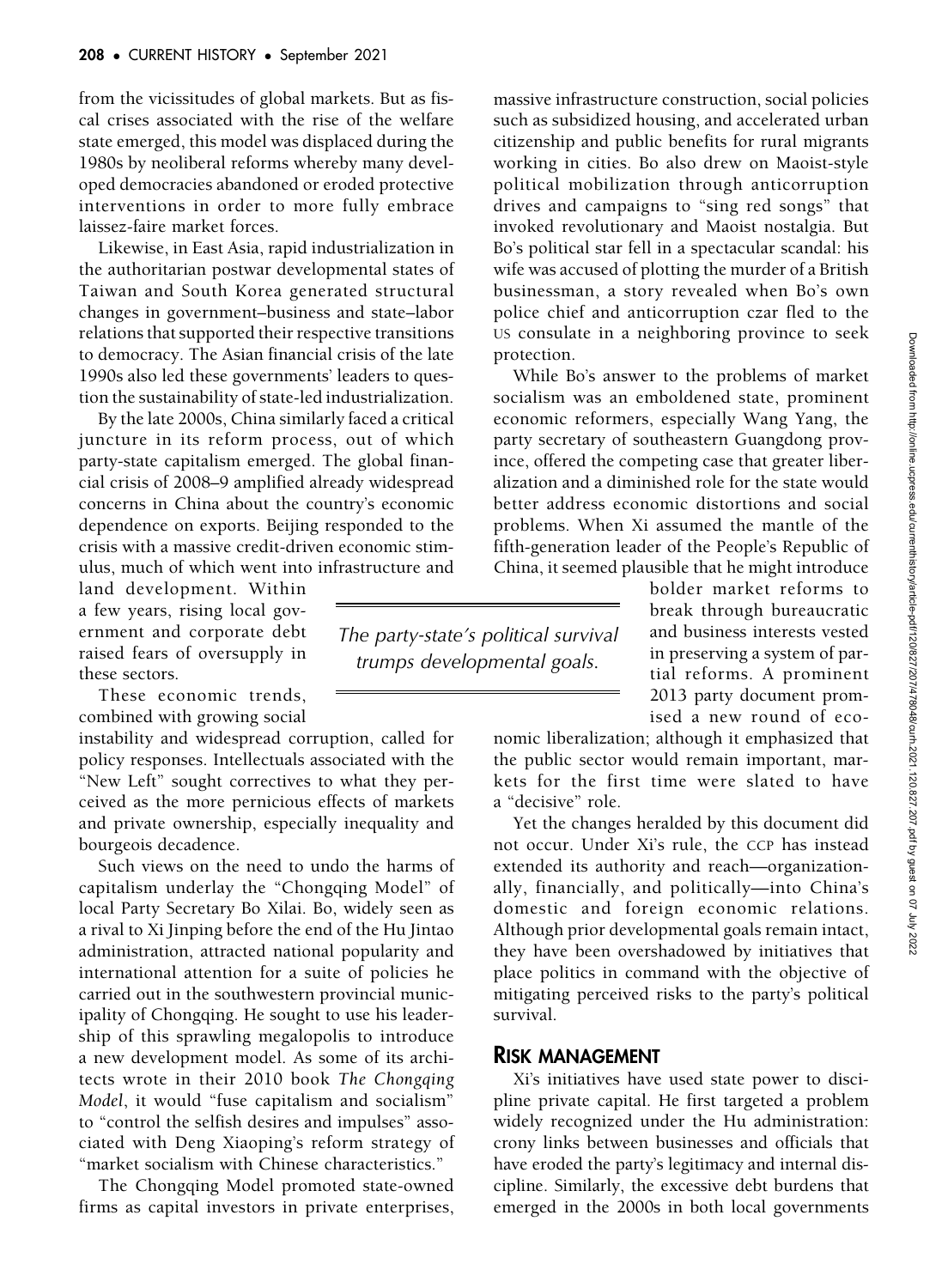and corporations were identified by the Xi administration as "grey rhino risks," or obvious problems that are ignored until they move quickly and cause dramatic destruction.

These risks erupted into a financial crisis in 2015. The crisis was blamed on malfeasance and collusion between market participants and regulators. In the same period, capital flight threatened the value of the currency, the renminbi (RMB). With access to domestic credit, large conglomerates embarked on global shopping sprees, snapping up real estate and other prestige assets in developed markets.

Xi and his team subsequently restricted outward investment in sectors like hospitality, sports, and entertainment; detained or arrested executives of large firms; and even restructured or nationalized some of the country's largest conglomerates, such as Anbang Insurance and HNA Group. Firms, including those with origins in the Chinese state, were no longer trusted to behave in ways that would advance the national interest.

The leadership also became fixated on acquiring the resources China would need to protect its economic security. In 2014, Edward Snowden's revelations that the US National Security Agency had infiltrated Huawei's servers to learn about the telecommunications company prompted widespread concern in China about dependence on foreign technology for its critical industries. If China was to advance beyond the status of a middle-income country and reach the top rank in global technological competitiveness, the leadership reasoned, it would need domestic know-how and innovation in frontier industries such as artificial intelligence, semiconductors, nanotechnology, and robotics.

These became the target industries for Made in China 2025, a massive industrial policy introduced in 2015. By 2021, it would channel more than 10 trillion RMB into domestic firms at the forefront of these sectors. To grow and prosper in areas vital to national security, Beijing had decided that China could no longer rely on global supply chains and interdependence with the world.

It is important to emphasize that, while the emboldened role for the state in China's economy and society seems to signal its strength, the underlying logic is one of threat and risk management. Xi took power aiming to address the threat of corruption, but he has encountered only increasingly diverse sources of perceived risk to the regime since 2013. Examples include trade and technology conflicts with the United States and others, the politicization of China's global Belt and Road infrastructure projects, and protests in Hong Kong. Party-state capitalism reflects the regime's strength as well as its fears, both of which in turn have been politically consequential for domestic state–business relations and for realizing China's ambitions in the world.

If state capitalism and "market socialism with Chinese characteristics" were characterized by familiar conceptual dyads—state versus capital, public versus private—party-state capitalism displays a novel blending of state power and firm organization, funding, and activities, a mixture that renders such dyads increasingly irrelevant. Three features of contemporary Chinese political economy in particular illustrate the political logic, as opposed to a more straightforward developmental logic associated with economic dirigisme, of China's new model: further encroachment by the party-state on the economy; blurring of state and private sectors; and demands for political fealty from firms.

## ENCROACHING INFLUENCE

In party-state capitalism, the tools for managing China's economy entail not only state ownership and market interventions, but increasing partystate institutional encroachment in other realms of economic activity. These new means of control empower new agents and prioritize discipline and monitoring by party-state actors.

One example is an emboldened role for the party in corporate governance. A basic indicator of the party-state's institutional expansion is the resurgence of party cells—units responsible to the party, and composed of party members—inside enterprises, including private businesses and even foreign firms. The presence of party cells in private and other "nonstate" organizations in itself is not new, but under Xi, emboldening party control and party building in firms became a key priority.

At the 19th Party Congress in 2017, Xi declared that the CCP "exercises overall leadership over all areas in every part of the country." Since then, both Chinese and international media have noted signs of the enhanced vigor and influence of party organizations in private firms and joint ventures. The CCP itself reported that 1.88 million nonstate firms had established party cells by the end of 2017, accounting for over 73 percent of all such firms.

As the party heightens propaganda calling for party branch construction within private domestic firms, many business owners have expressed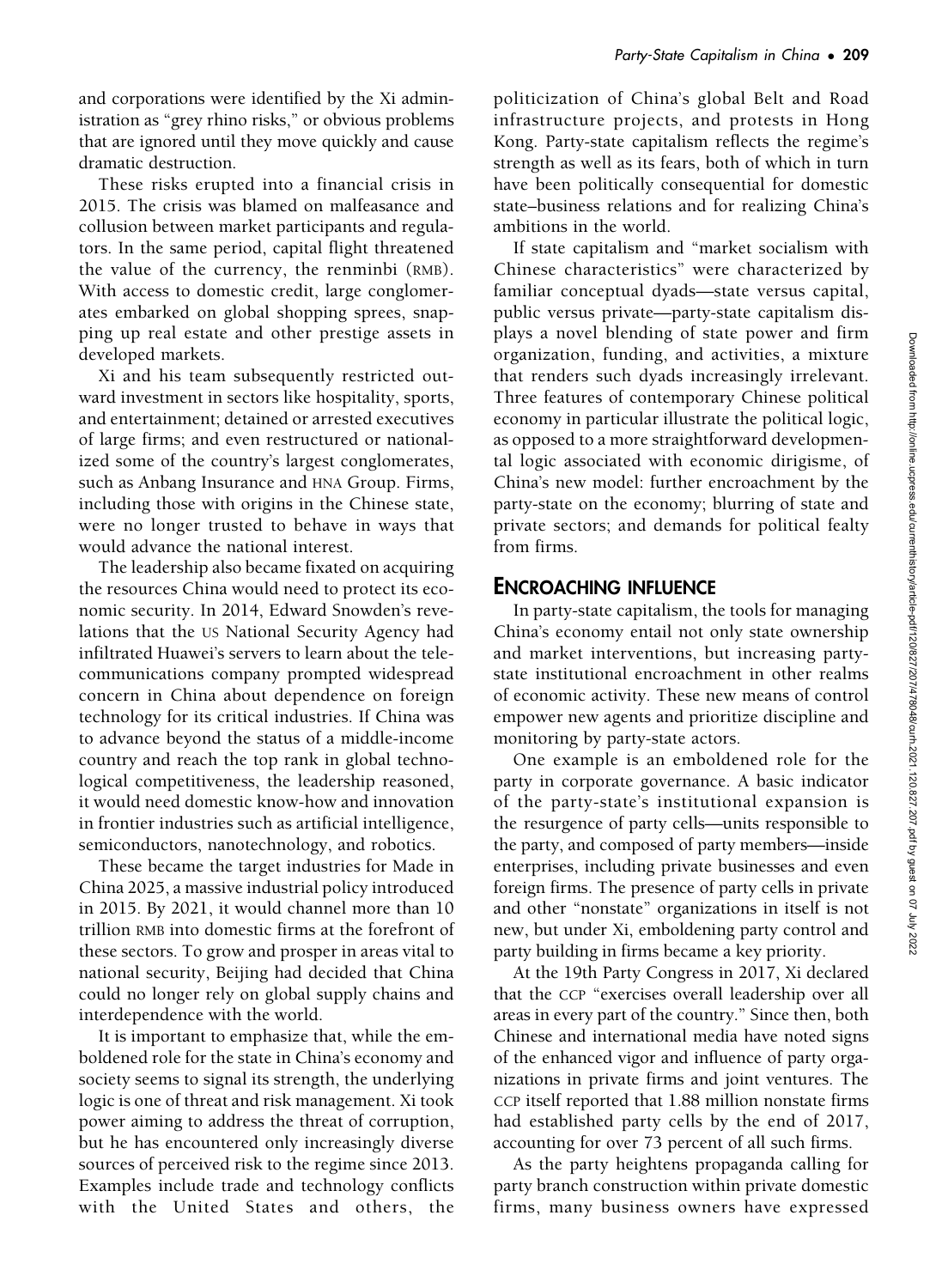anxiety about the potential for state intervention in the management of their affairs. In addition to the party-state's own organization, key municipalities have assigned officials to new oversight offices within firms—including some of the biggest private companies, such as e-commerce giant Alibaba and automaker Geely. These officials report directly to the government.

Another expression of expanded party-state influence in the Chinese economy is "financialization," meaning the control of firms through financial instruments such as equity stakes. Party-state encroachment entails the expansion of state capital well beyond firms that are majority-owned by the state. Since Xi assumed power in 2012, the CCP has encouraged the establishment of "state-owned capital investment companies" that invest in nonstate firms with growth potential in strategic sectors. Investments generally involve state shareholding firms acquiring small (typically less than 3 percent) minority stakes in nonstate firms through purchases on equity markets.

This practice ramped up during the stock mar-

ket crisis of the summer of 2015, when sell-offs suddenly erased the gains of the prior year on the Shanghai and Shenzhen exchanges. As part of a menu of bailout actions, the China Securities Regulatory Commission arranged for

a "national team" of state shareholding funds to purchase over 1.3 trillion RMB in stocks on both exchanges between June and September, eventually holding half the shares of all listed firms. This broad financial intervention was not about allocating capital in pursuit of growth, but rather about risk management and maintaining stability.

Expansion of state shareholding has not only been adopted in emergencies. Starting in 2013, the CCP began exploring the idea of creating "special management shares" for the state in media and technology companies—firms with strategic and political importance. Official documents indicate that special management shares are a class of equity shares with special governance power or greater voting rights than ordinary shares. The first purchase under this scheme occurred in 2016, when the official CCP newspaper People's Daily acquired 1 percent of a Beijing-based Internet company and installed a "special director" on the board who possesses veto power over content. The titans of China's digital economy—Baidu,

Alibaba, and Tencent—have reportedly been pushed to grant the government 1-percent special management shares.

Another manifestation of the party-state's economic activism is evolution in the scope of industrial policy. The Made in China 2025 strategic plan was launched to encourage indigenous innovation, technological self-reliance, and industrial upgrading. The broad contours of the initiative resonate with more traditional "state capitalism," but its implementation, more than previous industrial policies, involves private firms as both targets of investment and managers of state capital. This blurring of state and private sector in China's efforts to advance its technological prowess has been met with alarm around the globe.

#### PRIVATE FIRMS, PUBLIC INTERESTS

Xi's initiatives have used state power to discipline private capital.

China's private sector has been a major source of the country's economic "miracle," outpacing the contributions of the state-owned sector by most measures. A common description of the private sector's economic value is "60/70/80/90," meaning that

> private firms contribute 60 percent of China's gross domestic product and generate 70 percent of innovation, 80 percent of urban employment, and 90 percent of new employment. Meanwhile, SOEs continue to accrue losses

and suffer declines in productivity. To some degree, these problems are endemic to the sectors in which state enterprises have been concentrated historically—strategic and declining industries—but that explanation is secondary to inefficiencies and misallocation of capital by state financial institutions.

Despite the importance of the private sector to China's economy, the common connotation of the term "private"—relatively hived off from the state—is belied by features of the new model. It entails intensifying blending of not just ownership, but also function and interests, in a manner that upends the familiar public/private binary and illustrates the distinctive political logic of partystate capitalism.

Private firms have become key actors in support of the state's domestic security objectives. The digital revolution has diversified China's security industry, as seen in the party-state's growing reliance on technology-intensive surveillance tools and big data to monitor and discipline the large population. Private firms dominate the supply of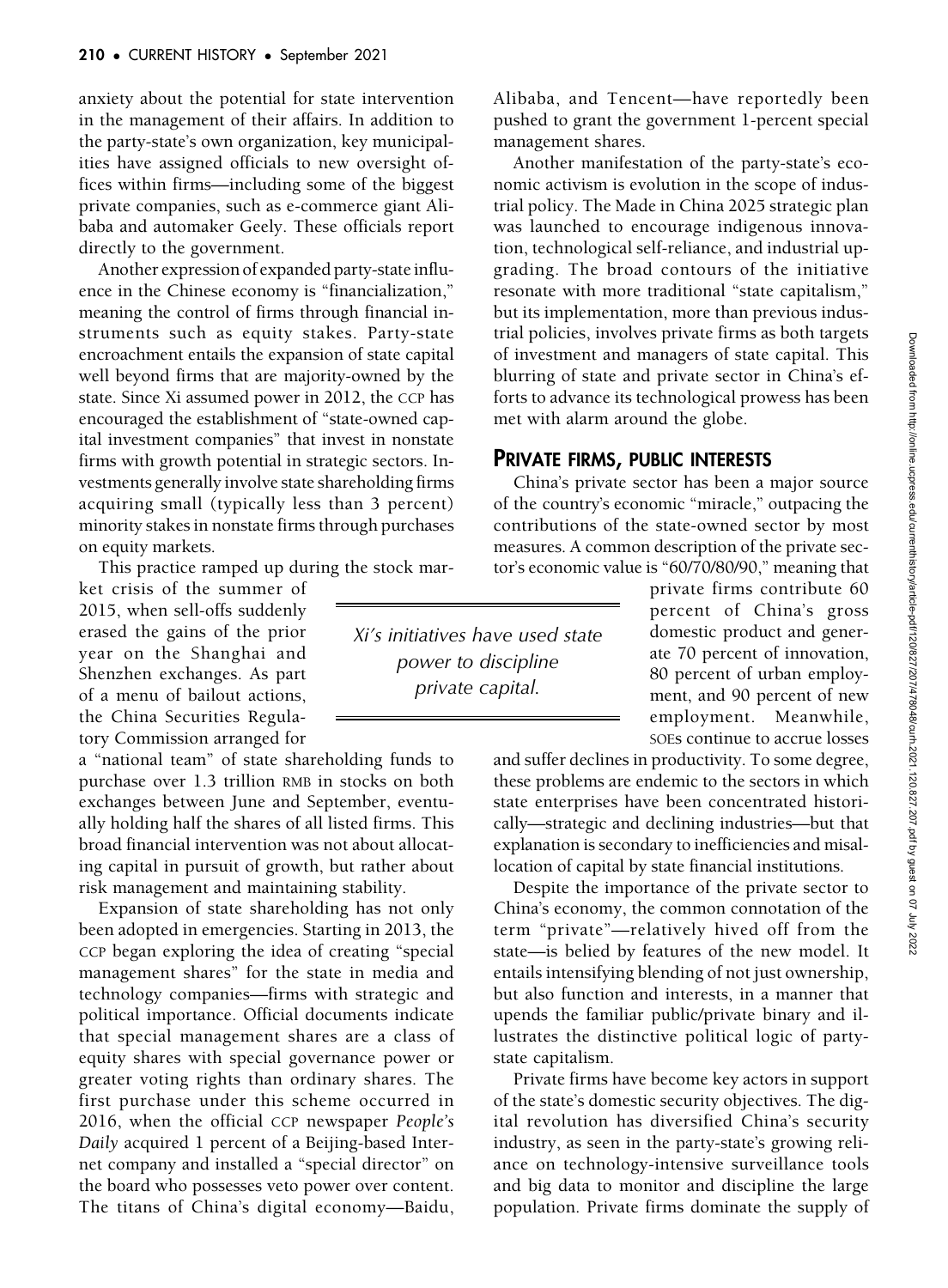hardware, technology, and information infrastructure that comprises the expansive surveillance apparatus. China's largest video surveillance manufacturers, Hikvision and Dahua, were founded by private entrepreneurs. The relationship between these companies and the party-state is reminiscent of the US military-industrial complex—except in China's case, the products are geared toward maintaining domestic rather than national security.

Relatedly, a more recent addition to China's monitoring regime is its emerging "social credit system." Initiated in 2014, the system seeks to create a synthetic assessment of "creditworthiness" and "trustworthiness" for individuals and businesses by aggregating digital data on their past and present social and economic activities. The "trustworthiness" metric goes beyond traditional financial indicators of credit history, extending to normatively "sociable" or "unsociable" behaviors such as donating blood, jaywalking, spending time playing video games, and "spreading rumors" on social media. Those with higher social credit scores enjoy discounts on purchases, priority admissions to schools, and lower interest rates on loans. Whether the scores are used for commercial purposes or more Orwellian scenarios, the initiative relies on the capabilities and cooperation of private firms.

The relationship between private technology companies and different branches of the partystate is multifaceted—at times competitive, and yet unfailingly mutually dependent. The recent drama involving China's most famous entrepreneur, Alibaba founder Jack Ma, and his Ant Financial is a case in point. Ant is the parent company of Alipay, whose electronic payment system and Sesame Credit claim more than one billion users. For years, Ant's product development seemed to move faster than regulators, yet frequently with state support. In 2015 the People's Bank of China selected eight private technology companies, including Ant, to pilot consumer credit scoring. Three years later, however, the central bank tried to curtail Alibaba and Tencent's independent social credit programs due to concerns about their potential to market risky financial products.

In the fall of 2020, Ant was set to sell shares in the largest initial public offering (IPO) in history, but regulators abruptly suspended the IPO, and Ma disappeared from the public eye for several months. Weeks before the suspension, Ma had given a critical speech at a high-profile event,

exhorting China's regulators to tolerate more financial risk if they wanted to see growth and innovation. Although much has been made of the speech, the state's alarm about Ant was about more than Ma's outspokenness: documents filed for the IPO revealed the systemic importance of this nonstate firm. Ant was fined \$2.78 billion in April 2021 and forced to undergo a systematic restructuring of its business, with investigations still pending.

#### DEMANDING POLITICAL FEALTY

A third aspect of party-state capitalism in contemporary China is the expectation of adherence to party-defined political correctness, not just by domestic economic actors, but also by foreign corporations that do business in China and in territories over which it claims sovereign authority. Some firms have been proactive in demonstrating political compliance by establishing party cells in their China offices. Recently, however, a growing number of major foreign brands and organizations have been pressured to express contrition for various political faux pas, primarily relating to how Hong Kong, Taiwan, and Tibet are portrayed in their advertisements, websites, or social media communications.

Businesses with significant stakes in the China market have changed their discourse and behavior, whether due to direct pressure or selfcensorship. When the general manager of the Houston Rockets, a US National Basketball Association (NBA) team, tweeted support for Hong Kong protesters in 2019, the league was heavily criticized by state-owned China Central TV. The network suspended its NBA broadcasts and stated, "[W]e think any remarks that challenge national sovereignty and social stability are outside the category of freedom of speech." One of the league's top American players, LeBron James, concurred that NBA personnel should be wary of political commentary because of the repercussions for the league and players.

When protests erupted in Hong Kong against a proposed bill on extradition to China in 2019, Cathay Pacific Airlines suspended staff who participated in the demonstrations or expressed support for them on social media. Next came the resignation of the airline's chief executive.

When China introduced a National Security Law for Hong Kong in 2020, nearly all of the territory's tycoons and international business leaders signed a statement organized by the CCP's United Front Work Department in support of the law,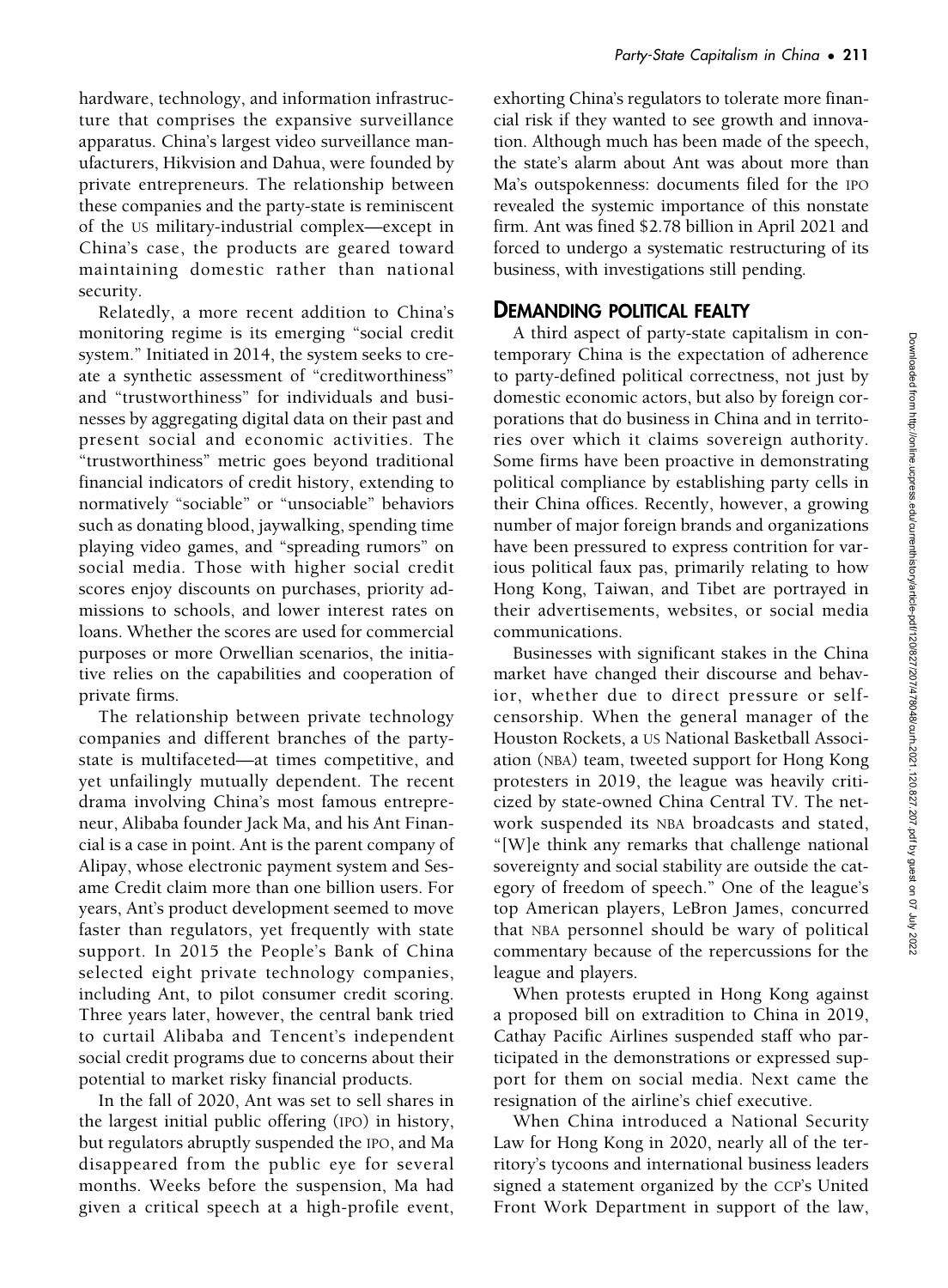before its text was even released. News outlets refusing to retract their choice of words or coverage of sensitive topics (such as the New York Times, the Wall Street Journal, and the Washington Post) have seen their reporters expelled from China on short notice.

Domestic business elites also have increasingly found themselves in the crosshairs of the CCP's efforts to silence dissent and maintain stability. If Ant Financial ran afoul of the state's regulatory apparatus, others have been dealt with by the state's repressive apparatus. Tycoons who spent decades cultivating ties with political elites, even managing their money, and building empires based on privileged access, have been detained for years without formal charges. Others who have spoken out against Xi or the CCP have been formally charged. After criticizing Xi's handling of COVID-19, property tycoon Ren Zhiqiang is now serving an 18-year prison sentence for corruption.

While the CCP has never been tolerant of criticism from business actors, domestic and foreign firms had typically been partners of the regime as it focused on economic growth. But in a party-state

capitalist system, the state's prioritization of political goals drastically limits the scope for making compromises with private capital.

#### CONSTRAINTS AND BACKLASH

The manifestations of China's newly emboldened model suggest considerable power on the part of the party-state. Indeed, most accounts of China's political economy, including this one, emphasize attempts to preserve control over economic actors. Yet it is important to recognize how the state is constrained in executing its strategic intentions, including by the negative effects of party-state capitalism itself.

Principally, China's era of dramatic growth was characterized by a rough alignment of interests among the state, local officials, and firms in pursuit of economic growth—and, frequently, personal prosperity. The high-growth era was also characterized by engagement with global markets, many of which were eager to see nonstate firms succeed in China. Now, however, given China's growing global economic footprint and emphasis on regime security, party-state capitalism may threaten this alignment of interests, producing conflict between firms and the state. And it has

already provoked suspicion and backlash from foreign governments that view the fusion of state and private interests in China as a threat to their own national security.

Domestically, several trends point to increased anxiety among business actors whose space for autonomy has narrowed under party-state capitalism. Waves of asset expatriation and political crackdowns have generated instability in China's external accounts and uncertainty for business elites. Meanwhile, Chinese firms have marched abroad as party-state capitalism has taken shape. Although Beijing has encouraged this "going out," it is finding that internationalization presents an exit option for business actors as much as it offers a strategic opportunity for China. The CCP is now sending anticorruption investigators abroad and developing new means to align firms' global behavior with its own strategic interests.

The party-state's intolerance of instability, particularly in the financial sector, creates its own challenges. The expectation that the state will intervene to avoid instability may generate a sort of moral hazard, whereby firm managers, confident they will be

New imperatives of political stability and risk management govern the state's approach.

bailed out of any trouble, divert and misallocate resources at society's expense. Such a dynamic is unfolding in several arenas.

China Minsheng Investment Group, a private financial firm established by the

state to be "China's Morgan Stanley" and provide financing for firms in frontier sectors, fell into state receivership within just a few years, after selfdealing and poor decisions left it saddled with hundreds of billions of RMB in debt. Even in advanced technology sectors like semiconductors, local governments all over China have competed to nurture local firms only to find much of their effort wasted by fraud and malfeasance. Ultimately, if the state offers itself as a solution to economic instability, lack of discipline among market players may end up costing the state a great deal.

The international backlash against China's new model, especially from countries belonging to the Organization for Economic Cooperation and Development (OECD), has been dramatic. Blurred lines between state and nonstate firms have been used to justify sweeping new exclusions of Chinese investment, and even recommendations for economic "decoupling" from Chinese suppliers. In just the past few years, China has gone from